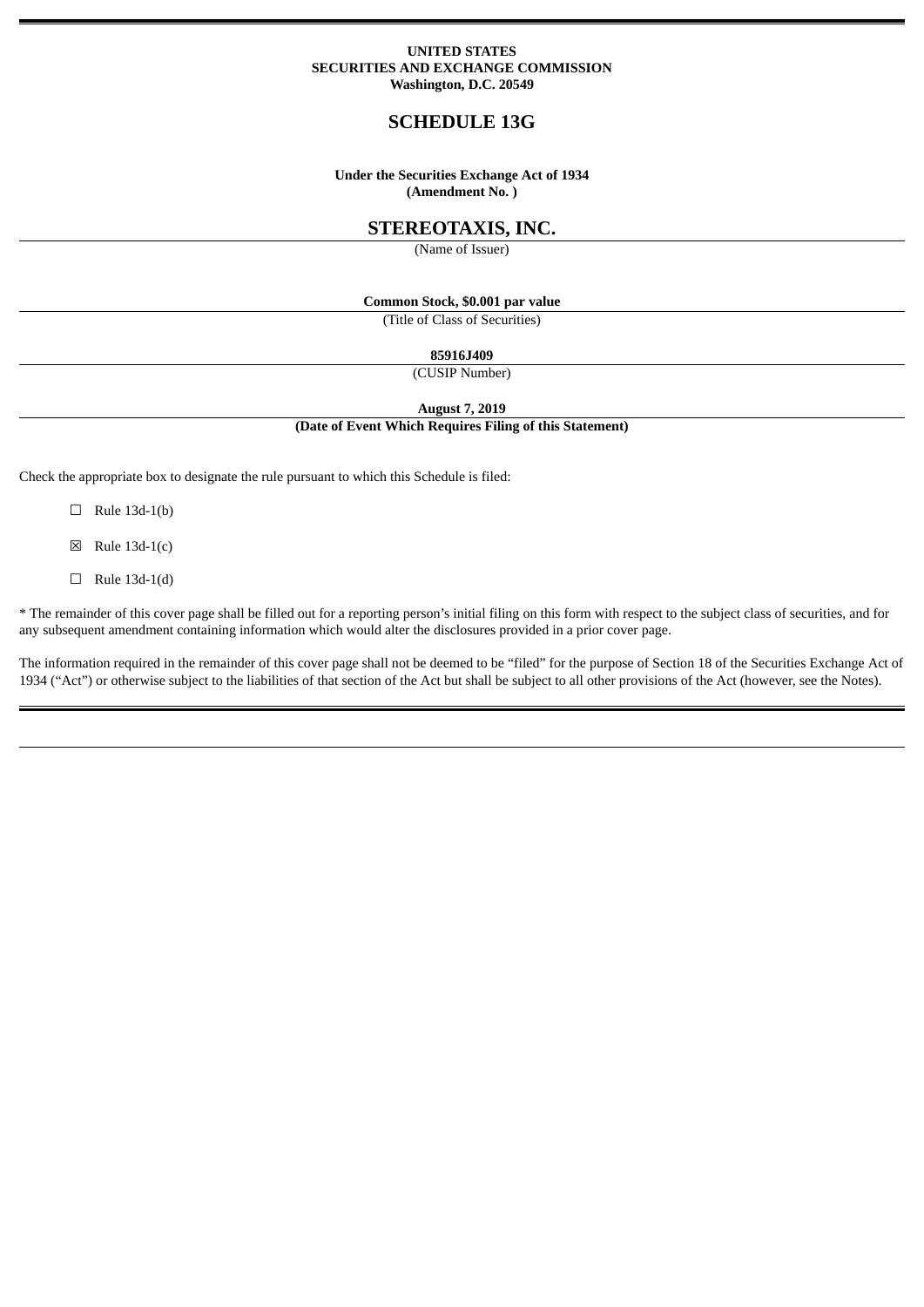| $\mathbf{1}$        | <b>NAME OF REPORTING PERSON</b>                                     |                |                                                                                     |  |  |  |
|---------------------|---------------------------------------------------------------------|----------------|-------------------------------------------------------------------------------------|--|--|--|
|                     | <b>Redmile Group, LLC</b>                                           |                |                                                                                     |  |  |  |
|                     |                                                                     |                |                                                                                     |  |  |  |
| $\overline{2}$      | CHECK THE APPROPRIATE BOX IF A MEMBER OF A GROUP (SEE INSTRUCTIONS) |                |                                                                                     |  |  |  |
|                     | $(A)$ $\square$                                                     |                |                                                                                     |  |  |  |
|                     | (B)                                                                 |                |                                                                                     |  |  |  |
| 3                   | <b>SEC USE ONLY</b>                                                 |                |                                                                                     |  |  |  |
| 4                   | CITIZENSHIP OR PLACE OF ORGANIZATION                                |                |                                                                                     |  |  |  |
|                     | <b>Delaware</b>                                                     |                |                                                                                     |  |  |  |
|                     |                                                                     | 5.             | <b>SOLE VOTING POWER</b>                                                            |  |  |  |
|                     | <b>NUMBER OF</b>                                                    |                | $\bf{0}$                                                                            |  |  |  |
|                     | <b>SHARES</b>                                                       | 6              | <b>SHARED VOTING POWER</b>                                                          |  |  |  |
| <b>BENEFICIALLY</b> |                                                                     |                | $6,961,345$ <sup>(1)</sup>                                                          |  |  |  |
|                     | <b>OWNED BY EACH</b>                                                | $\overline{7}$ | <b>SOLE DISPOSITIVE POWER</b>                                                       |  |  |  |
|                     | <b>REPORTING</b>                                                    |                | 0                                                                                   |  |  |  |
|                     | PERSON WITH                                                         | 8              | <b>SHARED DISPOSITIVE POWER</b>                                                     |  |  |  |
|                     |                                                                     |                | $6,961,345$ <sup>(1)</sup>                                                          |  |  |  |
| 9                   |                                                                     |                | AGGREGATE AMOUNT BENEFICIALLY OWNED BY EACH REPORTING PERSON                        |  |  |  |
|                     | $6,961,345$ <sup>(1)</sup>                                          |                |                                                                                     |  |  |  |
| 10                  |                                                                     |                | CHECK IF THE AGGREGATE AMOUNT IN ROW (9) EXCLUDES CERTAIN SHARES (SEE INSTRUCTIONS) |  |  |  |
|                     | П                                                                   |                |                                                                                     |  |  |  |
| 11                  | PERCENT OF CLASS REPRESENTED BY AMOUNT IN ROW (9)                   |                |                                                                                     |  |  |  |
|                     | $9.9\%$ <sup>(2)</sup>                                              |                |                                                                                     |  |  |  |
| 12                  |                                                                     |                | TYPE OF REPORTING PERSON (SEE INSTRUCTIONS)                                         |  |  |  |
|                     | <b>IA, OO</b>                                                       |                |                                                                                     |  |  |  |

 $^{(1)}$  Redmile Group, LLC's beneficial ownership of the Issuer's common stock ("Common Stock") is comprised of: (i) 1,701,400 shares of Common Stock held by Redmile Strategic Master Fund, LP, and (ii) 1,583,600 shares of Common Stock held by Redmile Capital Offshore II Master Fund, Ltd. Redmile Group, LLC is the investment manager/adviser to each of the private investment vehicles listed in items (i) and (ii) (collectively, the "Redmile Affiliates") and, in such capacity, exercises sole voting and investment power over all of the shares held by the Redmile Affiliates and may be deemed to be the beneficial owner of these shares. Jeremy C. Green serves as the principal of Redmile Group, LLC and also may be deemed to be the beneficial owner of these shares. Redmile Group, LLC and Mr. Green each disclaim beneficial ownership of these shares, except to the extent of its or his pecuniary interest in such shares, if any. Subject to the Beneficial Ownership Blocker (as defined below), Redmile Group, LLC may also be deemed to beneficially own shares of Common Stock issuable upon conversion of the following: (i) 2,905,600 shares of the Issuer's non-voting Series B Convertible Preferred Stock ("Series B Preferred Stock") held by Redmile Strategic Master Fund, LP, and (ii) 2,704,521 shares of Series B Preferred Stock held by Redmile Capital Offshore II Master Fund, Ltd. The Series B Preferred Stock is initially convertible into shares of Common Stock on a one-for-one basis. Pursuant to the Certificate of Designation of Preferences, Rights and Limitations of Series B Convertible Preferred Stock (the "Certificate of Designation"), the Issuer may not effect any conversion of the Series B Preferred Stock, and a holder of the Series B Preferred Stock does not have the right to convert any portion of the Series B Preferred Stock held by such holder, to the extent that, after giving effect to the attempted conversion set forth in a notice of conversion, such holder, together with such holder's affiliates and any other person whose beneficial ownership of Common Stock would be aggregated with such holder's for purposes of Section 13(d) or Section 16 of the Securities Exchange Act of 1934, as amended (the "Exchange Act"), and the applicable regulations of the Securities and Exchange Commission (the "SEC"), including any "group" of which such holder is a member, would beneficially own a number of shares of Common Stock in excess of the Beneficial Ownership Limitation (the "Beneficial Ownership Blocker"). The "Beneficial Ownership Limitation" is 9.99% of the shares of Common Stock then issued and outstanding, which percentage may be changed at a holder's election upon 61 days' notice to the Issuer. The 6,961,345 shares of Common Stock reported as beneficially owned by Redmile Group, LLC in this Schedule 13G represents 9.99% of the outstanding shares of Common Stock (calculated in accordance with footnote (2) below).

(2) Percentage based on: (i) 59,421,791 shares of Common Stock issued and outstanding as of July 31, 2019, as reported by the Issuer in its Quarterly Report on Form 10-Q for the quarterly period ended June 30, 2019 filed with the SEC on August 9, 2019 (the "Form 10-Q"), plus (ii) 6,585,000 shares of Common Stock issued by the Issuer pursuant to the Securities Purchase Agreement, dated as of August 7, 2019, by and among the Issuer and the investors listed on the Schedule of Buyers attached thereto, filed as Exhibit 10.1 to the Issuer's Current Report on Form 8-K filed with the SEC on August 8, 2019 (the "Purchase Agreement"), plus (iii) 3,676,345 shares of Common Stock issuable upon conversion of 3,676,345 shares of Series B Preferred Stock, which, due to the Beneficial Ownership Limitation, is the maximum number of shares of Series B Preferred Stock that could be converted to Common Stock as of July 31, 2019.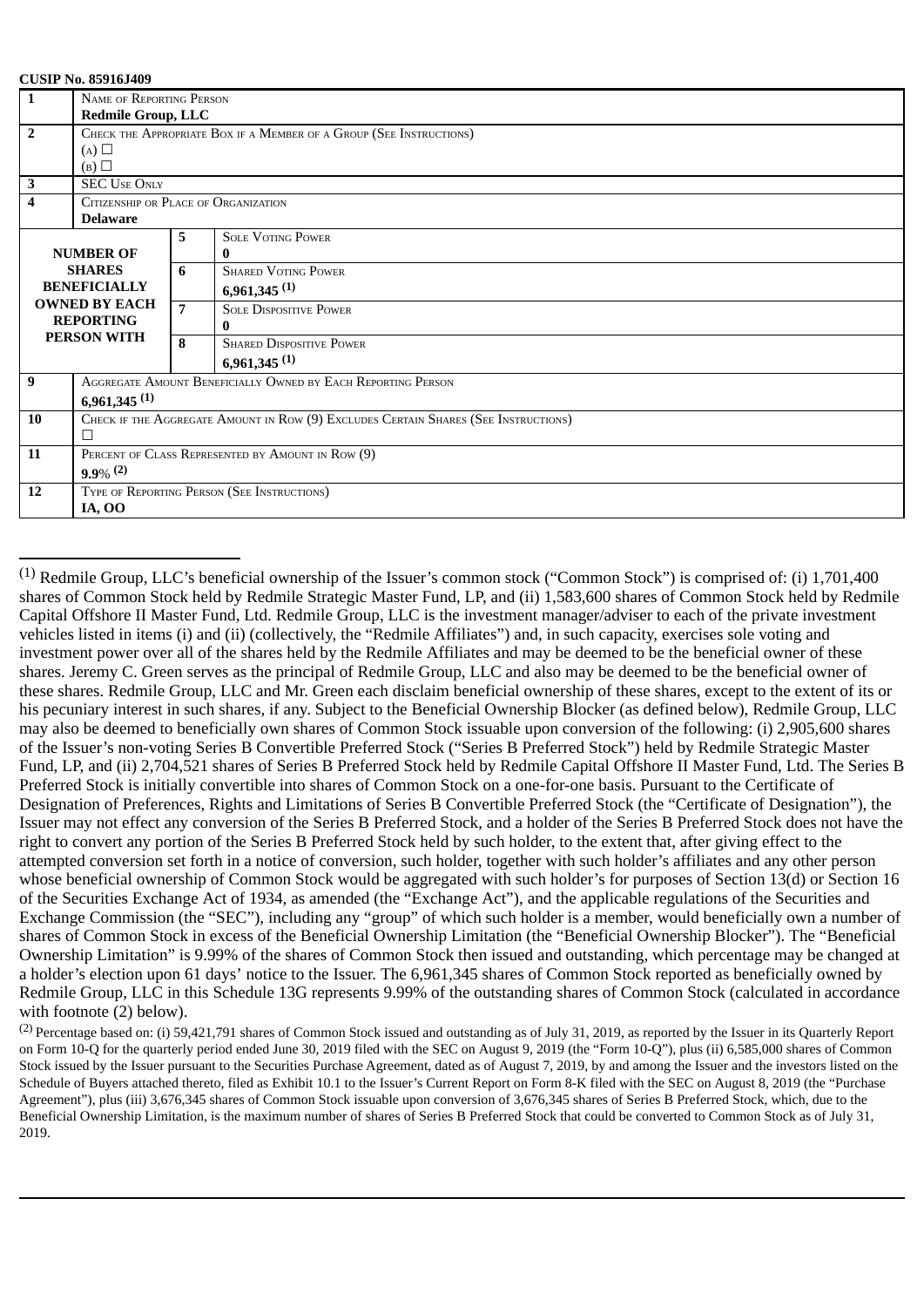| $\mathbf{1}$            | NAME OF REPORTING PERSON                                     |                |                                                                                     |  |  |  |
|-------------------------|--------------------------------------------------------------|----------------|-------------------------------------------------------------------------------------|--|--|--|
|                         |                                                              |                |                                                                                     |  |  |  |
|                         | Jeremy C. Green                                              |                |                                                                                     |  |  |  |
| $\overline{2}$          |                                                              |                | CHECK THE APPROPRIATE BOX IF A MEMBER OF A GROUP (SEE INSTRUCTIONS)                 |  |  |  |
|                         | (A)                                                          |                |                                                                                     |  |  |  |
|                         | (B)                                                          |                |                                                                                     |  |  |  |
| $\mathbf{3}$            | <b>SEC USE ONLY</b>                                          |                |                                                                                     |  |  |  |
| $\overline{\mathbf{4}}$ | CITIZENSHIP OR PLACE OF ORGANIZATION                         |                |                                                                                     |  |  |  |
|                         | <b>United Kingdom</b>                                        |                |                                                                                     |  |  |  |
|                         |                                                              | 5              | <b>SOLE VOTING POWER</b>                                                            |  |  |  |
| <b>NUMBER OF</b>        |                                                              |                | 0                                                                                   |  |  |  |
| <b>SHARES</b>           |                                                              | 6              | <b>SHARED VOTING POWER</b>                                                          |  |  |  |
| <b>BENEFICIALLY</b>     |                                                              |                | 6,961,345 $(3)$                                                                     |  |  |  |
|                         | <b>OWNED BY EACH</b>                                         | $\overline{7}$ | <b>SOLE DISPOSITIVE POWER</b>                                                       |  |  |  |
| <b>REPORTING</b>        |                                                              |                |                                                                                     |  |  |  |
|                         | PERSON WITH                                                  | 8              | <b>SHARED DISPOSITIVE POWER</b>                                                     |  |  |  |
|                         |                                                              |                | $6,961,345$ <sup>(3)</sup>                                                          |  |  |  |
| 9                       |                                                              |                |                                                                                     |  |  |  |
|                         | AGGREGATE AMOUNT BENEFICIALLY OWNED BY EACH REPORTING PERSON |                |                                                                                     |  |  |  |
|                         | $6,961,345$ <sup>(3)</sup>                                   |                |                                                                                     |  |  |  |
| 10                      |                                                              |                | CHECK IF THE AGGREGATE AMOUNT IN ROW (9) EXCLUDES CERTAIN SHARES (SEE INSTRUCTIONS) |  |  |  |
|                         | П                                                            |                |                                                                                     |  |  |  |
| 11                      | PERCENT OF CLASS REPRESENTED BY AMOUNT IN ROW (9)            |                |                                                                                     |  |  |  |
|                         | $9.9\%^{(4)}$                                                |                |                                                                                     |  |  |  |
| 12                      |                                                              |                | TYPE OF REPORTING PERSON (SEE INSTRUCTIONS)                                         |  |  |  |
|                         | IN, HC                                                       |                |                                                                                     |  |  |  |
|                         |                                                              |                |                                                                                     |  |  |  |

<sup>&</sup>lt;sup>(3)</sup> Jeremy C. Green's beneficial ownership of Common Stock is comprised of: (i) 1,701,400 shares of Common Stock held by Redmile Strategic Master Fund, LP, and (ii) 1,583,600 shares of Common Stock held by Redmile Capital Offshore II Master Fund, Ltd. Redmile Group, LLC is the investment manager/adviser to each of the private investment vehicles listed in items (i) and (ii) and, in such capacity, exercises sole voting and investment power over all of the shares held by the Redmile Affiliates and may be deemed to be the beneficial owner of these shares. Jeremy C. Green serves as the principal of Redmile Group, LLC and also may be deemed to be the beneficial owner of these shares. Redmile Group, LLC and Mr. Green each disclaim beneficial ownership of these shares, except to the extent of its or his pecuniary interest in such shares, if any. Subject to the Beneficial Ownership Blocker, Jeremy C. Green may also be deemed to beneficially own shares of Common Stock issuable upon conversion of the following: (i) 2,905,600 shares of the Issuer's Series B Preferred Stock held by Redmile Strategic Master Fund, LP, and (ii) 2,704,521 shares of Series B Preferred Stock held by Redmile Capital Offshore II Master Fund, Ltd. The Series B Preferred Stock is initially convertible into shares of Common Stock on a one-for-one basis. Pursuant to the Certificate of Designation, the Issuer may not effect any conversion of the Series B Preferred Stock, and a holder of the Series B Preferred Stock does not have the right to convert any portion of the Series B Preferred Stock held by such holder, if the Beneficial Ownership Blocker applies. The 6,961,345 shares of Common Stock reported as beneficially owned by Redmile Group, LLC in this Schedule 13G represents 9.99% of the outstanding shares of Common Stock (calculated in accordance with footnote (4) below).

 $^{(4)}$  Percentage based on: (i) 59,421,791 shares of Common Stock issued and outstanding as of July 31, 2019, as reported by the Issuer in its Form 10-Q, plus (ii) 6,585,000 shares of Common Stock issued by the Issuer pursuant to the Purchase Agreement, plus (iii) 3,676,345 shares of Common Stock issuable upon conversion of 3,676,345 shares of Series B Preferred Stock, which, due to the Beneficial Ownership Limitation, is the maximum number of shares of Series B Preferred Stock that could be converted to Common Stock as of July 31, 2019.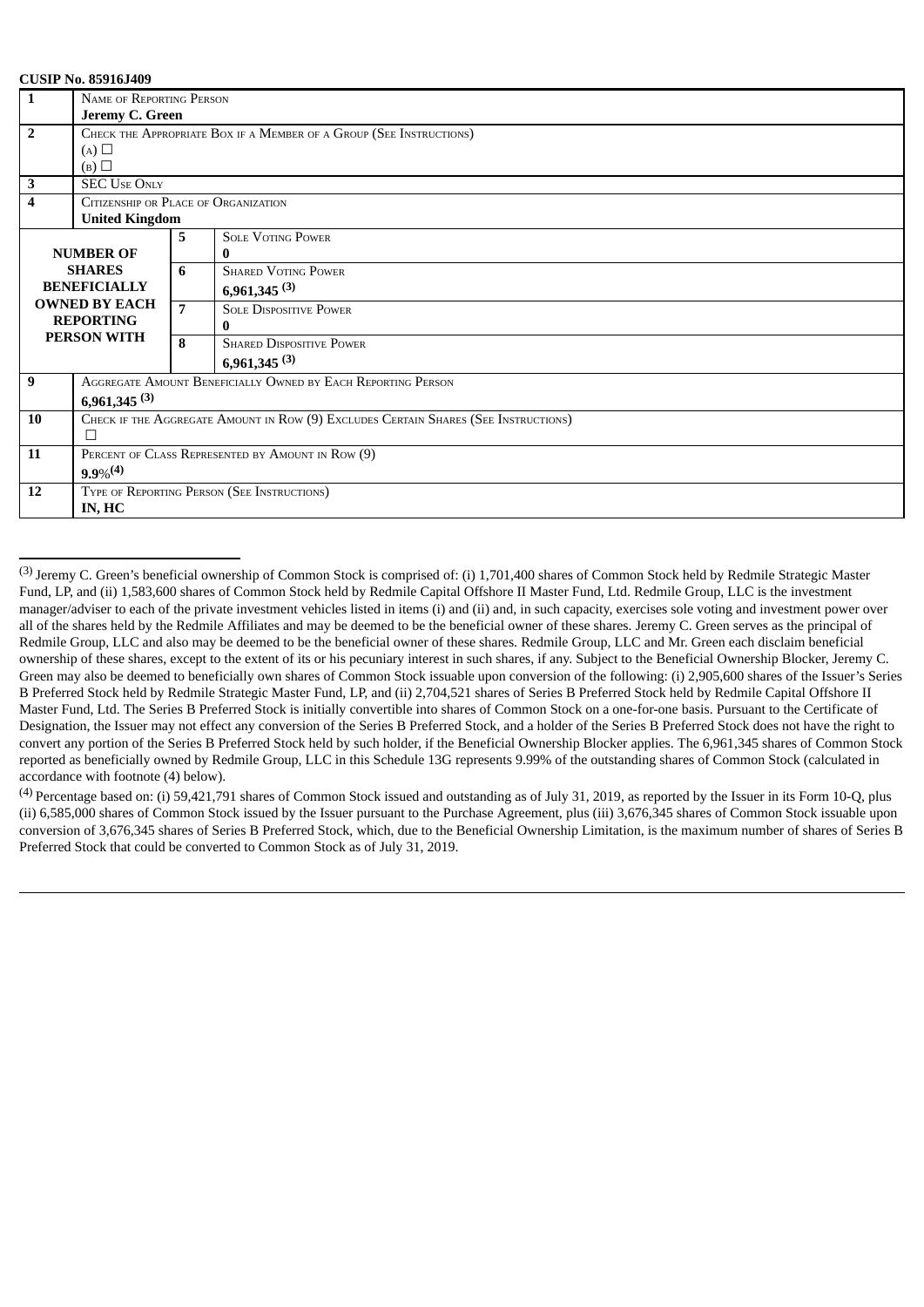| $\mathbf{1}$                           | <b>NAME OF REPORTING PERSON</b>                                                     |                |                                                                     |  |  |  |
|----------------------------------------|-------------------------------------------------------------------------------------|----------------|---------------------------------------------------------------------|--|--|--|
|                                        | Redmile Strategic Master Fund, LP                                                   |                |                                                                     |  |  |  |
| $\overline{2}$                         |                                                                                     |                | CHECK THE APPROPRIATE BOX IF A MEMBER OF A GROUP (SEE INSTRUCTIONS) |  |  |  |
|                                        | $(A)$ $\square$                                                                     |                |                                                                     |  |  |  |
|                                        | (B)                                                                                 |                |                                                                     |  |  |  |
| $\mathbf 3$                            | <b>SEC USE ONLY</b>                                                                 |                |                                                                     |  |  |  |
| $\overline{4}$                         | CITIZENSHIP OR PLACE OF ORGANIZATION                                                |                |                                                                     |  |  |  |
|                                        | <b>Cayman Islands</b>                                                               |                |                                                                     |  |  |  |
|                                        |                                                                                     | 5.             | <b>SOLE VOTING POWER</b>                                            |  |  |  |
|                                        | <b>NUMBER OF</b>                                                                    |                | 0                                                                   |  |  |  |
| <b>SHARES</b>                          |                                                                                     | 6              | <b>SHARED VOTING POWER</b>                                          |  |  |  |
| <b>BENEFICIALLY</b>                    |                                                                                     |                | $4,607,000^{(5)}$                                                   |  |  |  |
|                                        | <b>OWNED BY EACH</b>                                                                | $\overline{7}$ | <b>SOLE DISPOSITIVE POWER</b>                                       |  |  |  |
| <b>REPORTING</b><br><b>PERSON WITH</b> |                                                                                     |                |                                                                     |  |  |  |
|                                        |                                                                                     |                |                                                                     |  |  |  |
|                                        |                                                                                     | 8              | <b>SHARED DISPOSITIVE POWER</b>                                     |  |  |  |
|                                        |                                                                                     |                | $4,607,000^{(5)}$                                                   |  |  |  |
| 9                                      |                                                                                     |                | AGGREGATE AMOUNT BENEFICIALLY OWNED BY EACH REPORTING PERSON        |  |  |  |
|                                        | $4,607,000^{(5)}$                                                                   |                |                                                                     |  |  |  |
| 10                                     | CHECK IF THE AGGREGATE AMOUNT IN ROW (9) EXCLUDES CERTAIN SHARES (SEE INSTRUCTIONS) |                |                                                                     |  |  |  |
|                                        | П                                                                                   |                |                                                                     |  |  |  |
| 11                                     | PERCENT OF CLASS REPRESENTED BY AMOUNT IN ROW (9)                                   |                |                                                                     |  |  |  |
|                                        | $6.7\%$ <sup>(6)</sup>                                                              |                |                                                                     |  |  |  |
| <b>12</b>                              | TYPE OF REPORTING PERSON (SEE INSTRUCTIONS)                                         |                |                                                                     |  |  |  |
|                                        | PN                                                                                  |                |                                                                     |  |  |  |

<sup>(5)</sup> Redmile Strategic Master Fund, LP's beneficial ownership of Common Stock is comprised of 1,701,400 shares of Common Stock and 2,905,600 shares of Common Stock issuable upon conversion of 2,905,600 shares of Series B Preferred Stock held directly by Redmile Strategic Master Fund, LP. Pursuant to the Certificate of Designation, the Issuer may not effect any conversion of the Series B Preferred Stock, and a holder of the Series B Preferred Stock does not have the right to convert any portion of the Series B Preferred Stock held by such holder, if the Beneficial Ownership Blocker applies. The 4,607,000 shares of Common Stock reported as beneficially owned by Redmile Strategic Master Fund, LP in this Schedule 13G does not account for shares of Common Stock beneficially owned by Redmile Capital Offshore II Master Fund, Ltd. If Redmile Group, LLC and its affiliates are beneficial owners of greater than 9.99% of the number of Common Stock outstanding, then the number of shares of Series B Preferred Stock currently convertible by Redmile Strategic Master Fund, LP will be reduced and such shares of Common Stock issuable upon conversion thereof will not be deemed beneficially owned by Redmile Strategic Master Fund, LP. The 4,607,000 shares of Common Stock reported as beneficially owned by Redmile Strategic Master Fund, LP in this Schedule 13G represents 6.7% of the outstanding shares of Common Stock (calculated in accordance with footnote (6) below).

 $(6)$  Percentage based on: (i) 59,421,791 shares of Common Stock issued and outstanding as of July 31, 2019, as reported by the Issuer in its Form 10-Q, plus (ii) 6,585,000 shares of Common Stock issued by the Issuer pursuant to the Purchase Agreement, plus (iii) 2,905,600 shares of Common Stock issuable upon conversion of 2,905,600 shares of Series B Preferred Stock held by Redmile Strategic Master Fund, LP.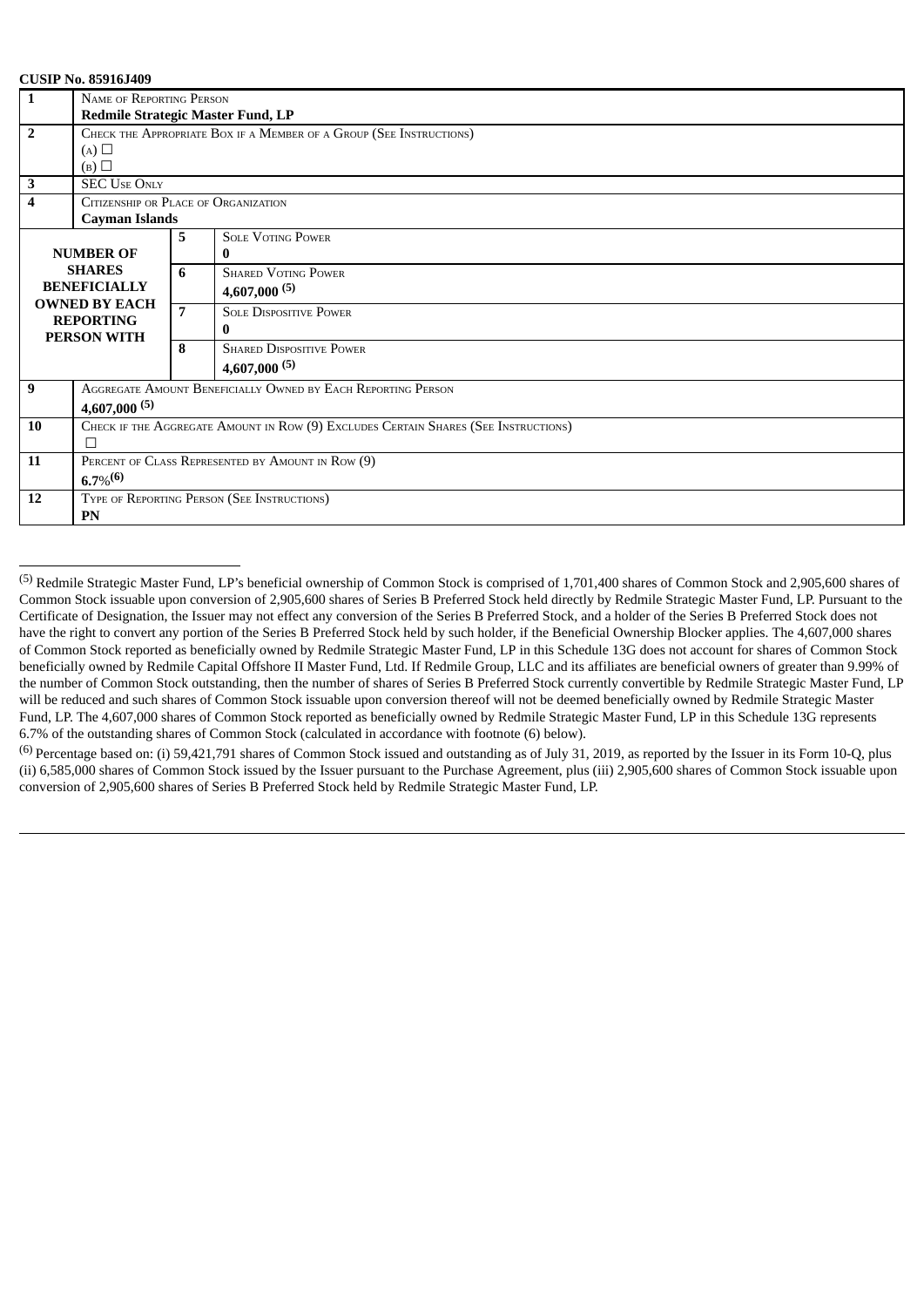| $\mathbf{1}$            |                                                                     |                |                                                                                     |  |  |  |
|-------------------------|---------------------------------------------------------------------|----------------|-------------------------------------------------------------------------------------|--|--|--|
|                         | NAME OF REPORTING PERSON                                            |                |                                                                                     |  |  |  |
|                         | Redmile Capital Offshore II Master Fund, Ltd.                       |                |                                                                                     |  |  |  |
| $\overline{2}$          | CHECK THE APPROPRIATE BOX IF A MEMBER OF A GROUP (SEE INSTRUCTIONS) |                |                                                                                     |  |  |  |
|                         | $(A)$ $\square$                                                     |                |                                                                                     |  |  |  |
|                         | (B)                                                                 |                |                                                                                     |  |  |  |
| 3                       | <b>SEC USE ONLY</b>                                                 |                |                                                                                     |  |  |  |
| $\overline{\mathbf{4}}$ | CITIZENSHIP OR PLACE OF ORGANIZATION                                |                |                                                                                     |  |  |  |
|                         | <b>Cayman Islands</b>                                               |                |                                                                                     |  |  |  |
|                         |                                                                     | 5              | <b>SOLE VOTING POWER</b>                                                            |  |  |  |
|                         | <b>NUMBER OF</b>                                                    |                | 0                                                                                   |  |  |  |
|                         | <b>SHARES</b>                                                       | 6              | <b>SHARED VOTING POWER</b>                                                          |  |  |  |
| <b>BENEFICIALLY</b>     |                                                                     |                | $4,288,121^{(7)}$                                                                   |  |  |  |
|                         | <b>OWNED BY EACH</b>                                                | $\overline{7}$ | <b>SOLE DISPOSITIVE POWER</b>                                                       |  |  |  |
| <b>REPORTING</b>        |                                                                     |                | 0                                                                                   |  |  |  |
| <b>PERSON WITH</b>      |                                                                     | 8              | <b>SHARED DISPOSITIVE POWER</b>                                                     |  |  |  |
|                         |                                                                     |                | $4,288,121^{(7)}$                                                                   |  |  |  |
| 9                       |                                                                     |                | AGGREGATE AMOUNT BENEFICIALLY OWNED BY EACH REPORTING PERSON                        |  |  |  |
|                         | $4,288,121^{(7)}$                                                   |                |                                                                                     |  |  |  |
| 10                      |                                                                     |                | CHECK IF THE AGGREGATE AMOUNT IN ROW (9) EXCLUDES CERTAIN SHARES (SEE INSTRUCTIONS) |  |  |  |
|                         | П                                                                   |                |                                                                                     |  |  |  |
| 11                      | PERCENT OF CLASS REPRESENTED BY AMOUNT IN ROW (9)                   |                |                                                                                     |  |  |  |
|                         | $6.2\%^{(8)}$                                                       |                |                                                                                     |  |  |  |
| 12                      | TYPE OF REPORTING PERSON (SEE INSTRUCTIONS)                         |                |                                                                                     |  |  |  |
|                         | CO                                                                  |                |                                                                                     |  |  |  |

 $<sup>(7)</sup>$  Redmile Capital Offshore II Master Fund, Ltd.'s beneficial ownership of Common Stock is comprised of 1,583,600 shares of Common Stock and</sup> 2,704,521 shares of Common Stock issuable upon conversion of shares of Series B Preferred Stock held directly by Redmile Capital Offshore II Master Fund, Ltd. Pursuant to the Certificate of Designation, the Issuer may not effect any conversion of the Series B Preferred Stock, and a holder of the Series B Preferred Stock does not have the right to convert any portion of the Series B Preferred Stock held by such holder, if the Beneficial Ownership Blocker applies. The 4,288,121 shares of Common Stock reported as beneficially owned by Redmile Capital Offshore II Master Fund, Ltd. in this Schedule 13G does not account for shares of Common Stock beneficially owned by Redmile Strategic Master Fund, LP. If Redmile Group, LLC and its affiliates are beneficial owners of greater than 9.99% of the number of Common Stock outstanding, then the number of shares of Series B Preferred Stock currently convertible by Redmile Capital Offshore II Master Fund, Ltd. will be reduced and such shares of Common Stock issuable upon conversion thereof will not be deemed beneficially owned by Redmile Capital Offshore II Master Fund, Ltd. The 4,288,121 shares of Common Stock reported as beneficially owned by Redmile Capital Offshore II Master Fund, Ltd. in this Schedule 13G represents 6.2% of the outstanding shares of Common Stock (calculated in accordance with footnote (8) below).

 $^{(8)}$  Percentage based on: (i) 59,421,791 shares of Common Stock issued and outstanding as of July 31, 2019, as reported by the Issuer in its Form 10-Q, plus (ii) 6,585,000 shares of Common Stock issued by the Issuer pursuant to the Purchase Agreement, plus (iii) 2,704,521 shares of Common Stock issuable upon conversion of 2,704,521 shares of Series B Preferred Stock held by Redmile Capital Offshore II Master Fund, Ltd.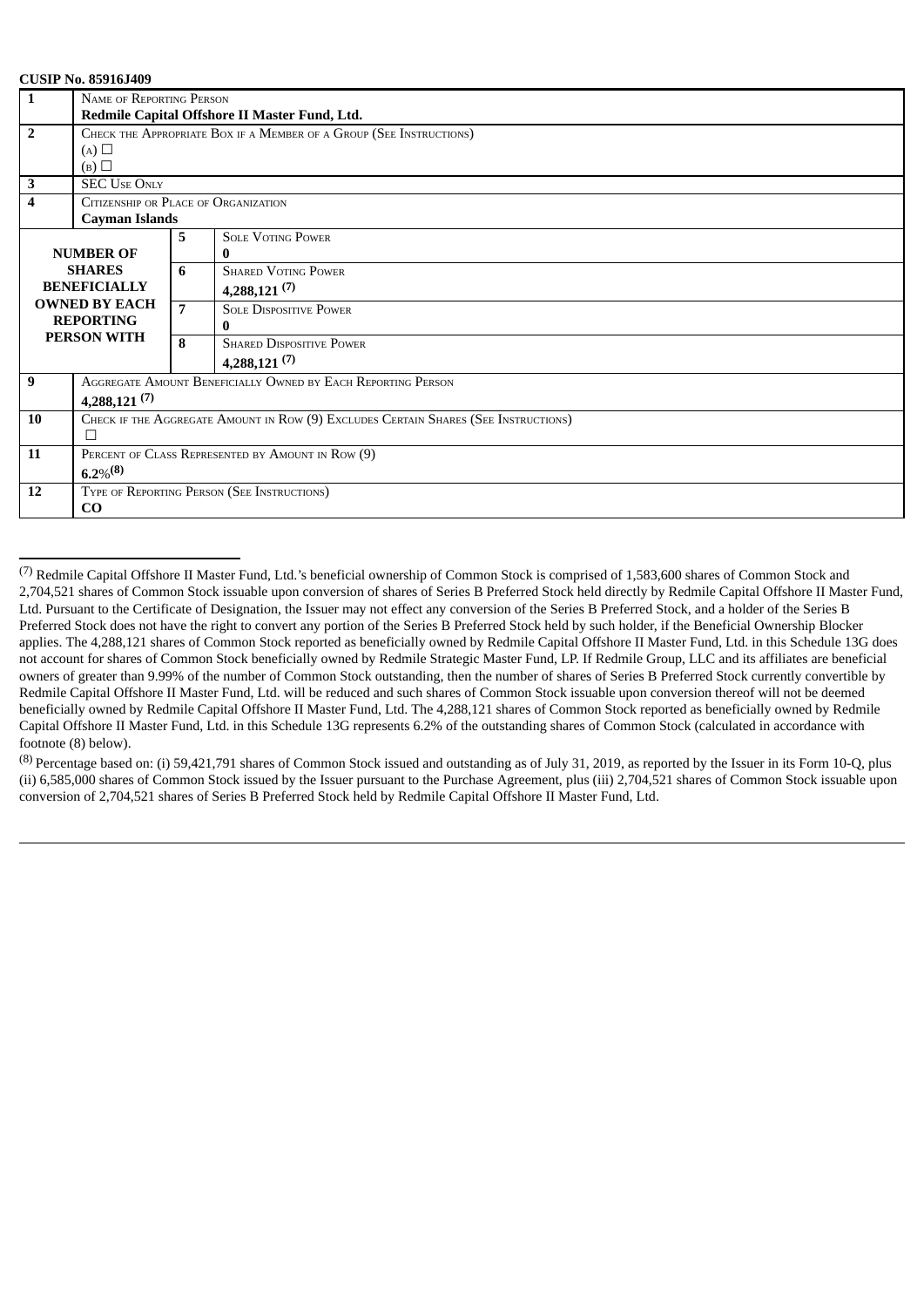| Item 1. |     |                                                                                                                                                                                    |
|---------|-----|------------------------------------------------------------------------------------------------------------------------------------------------------------------------------------|
|         | (a) | Name of Issuer                                                                                                                                                                     |
|         |     | Stereotaxis, Inc.                                                                                                                                                                  |
|         | (b) | Address of Issuer's Principal Executive Offices                                                                                                                                    |
| Item 2. |     | 4320 Forest Park Avenue, Suite 100<br>St. Louis, MO 63108                                                                                                                          |
|         | (a) | Names of Persons Filing                                                                                                                                                            |
|         |     | Redmile Group, LLC<br>Jeremy C. Green<br>Redmile Strategic Master Fund, LP<br>Redmile Capital Offshore II Master Fund, Ltd.                                                        |
|         | (b) | Address of Principal Business office or, if None, Residence                                                                                                                        |
|         |     | Redmile Group, LLC<br>One Letterman Drive<br>Building D, Suite D3-300<br>The Presidio of San Francisco<br>San Francisco, California 94129                                          |
|         |     | Jeremy C. Green<br>c/o Redmile Group, LLC<br>One Letterman Drive<br>Building D, Suite D3-300<br>The Presidio of San Francisco<br>San Francisco, California 94129                   |
|         |     | Redmile Strategic Master Fund, LP<br>c/o Redmile Group, LLC<br>One Letterman Drive<br>Building D, Suite D3-300<br>The Presidio of San Francisco<br>San Francisco, California 94129 |

Redmile Capital Offshore II Master Fund, Ltd c/o Redmile Group, LLC One Letterman Drive Building D, Suite D3-300 The Presidio of San Francisco San Francisco, California 94129

(c) Citizenship

Redmile Group, LLC: Delaware Jeremy C. Green: United Kingdom Redmile Strategic Master Fund, LP: Cayman Islands Redmile Capital Offshore II Master Fund, Ltd.: Cayman Islands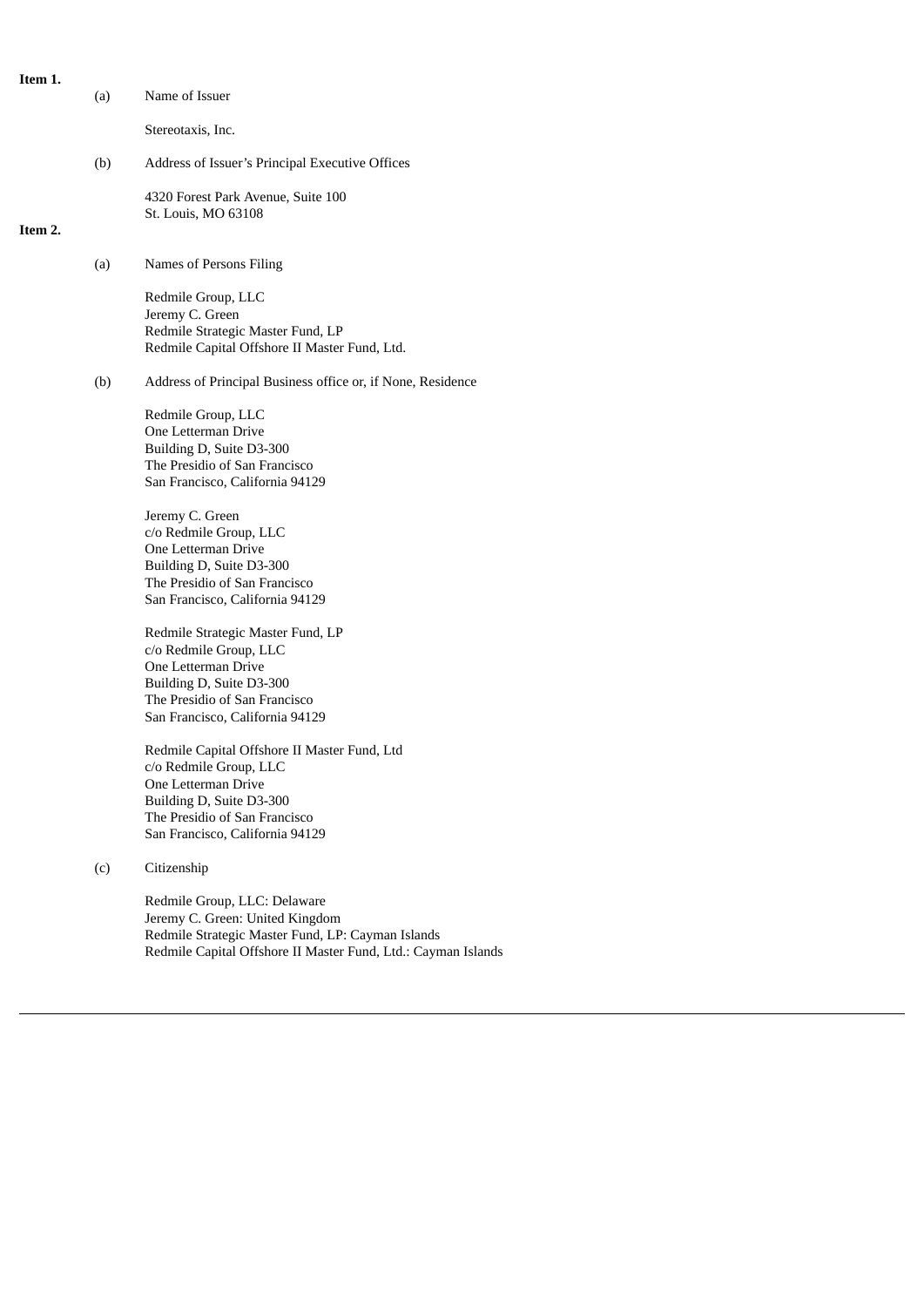(d) Title of Class of Securities

Common Stock, \$0.001 par value

(e) CUSIP Number

85916J409

- **Item 3.** If this statement is filed pursuant to §§ 240.13d-1(b) or 240.13d-2(b) or (c), check whether the person filing is a:
	- (a)  $\Box$  Broker or dealer registered under section 15 of the Act (15 U.S.C. 780);
	- (b)  $\Box$  Bank as defined in section 3(a)(6) of the Act (15 U.S.C. 78c);
	- (c)  $\Box$  Insurance company as defined in section 3(a)(19) of the Act (15 U.S.C. 78c);
	- (d) ☐ Investment company registered under section 8 of the Investment Company Act of 1940 (15 U.S.C 80a-8);
	- (e)  $\Box$  An investment adviser in accordance with § 240.13d-1(b)(1)(ii)(E);
	- (f)  $\Box$  An employee benefit plan or endowment fund in accordance with § 240.13d-1(b)(1)(ii)(F);
	- (g)  $\Box$  A parent holding company or control person in accordance with § 240.13d-1(b)(1)(ii)(G);
	- (h)  $\Box$  A savings associations as defined in Section 3(b) of the Federal Deposit Insurance Act (12 U.S.C. 1813);
	- (i)  $\Box$  A church plan that is excluded from the definition of an investment company under section 3(c)(14) of the Investment Company Act of 1940 (15 U.S.C. 80a-3);
	- (j)  $\Box$  A non-U.S. institution in accordance with § 240.13d-1(b)(1)(ii)(J);
	- (k)  $\Box$  Group, in accordance with § 240.13d-1(b)(1)(ii)(K). If filing as a non-U.S. institution in accordance with § 240.13d-1(b)(1)(ii) (J), please specify the type of institution:

#### **Item 4. Ownership.**

(a) Amount beneficially owned:

Redmile Group, LLC – 6,961,345 (1) Jeremy C. Green – 6,961,345 (1) Redmile Strategic Master Fund, LP – 4,607,000 (2) Redmile Capital Offshore II Master Fund, Ltd. – 4,288,121 (3)

(b) Percent of class:

Redmile Group, LLC – 9.9% (4) Jeremy C. Green – 9.9% (4) Redmile Strategic Master Fund, LP – 6.7% (5) Redmile Capital Offshore II Master Fund, Ltd. – 6.2% (6)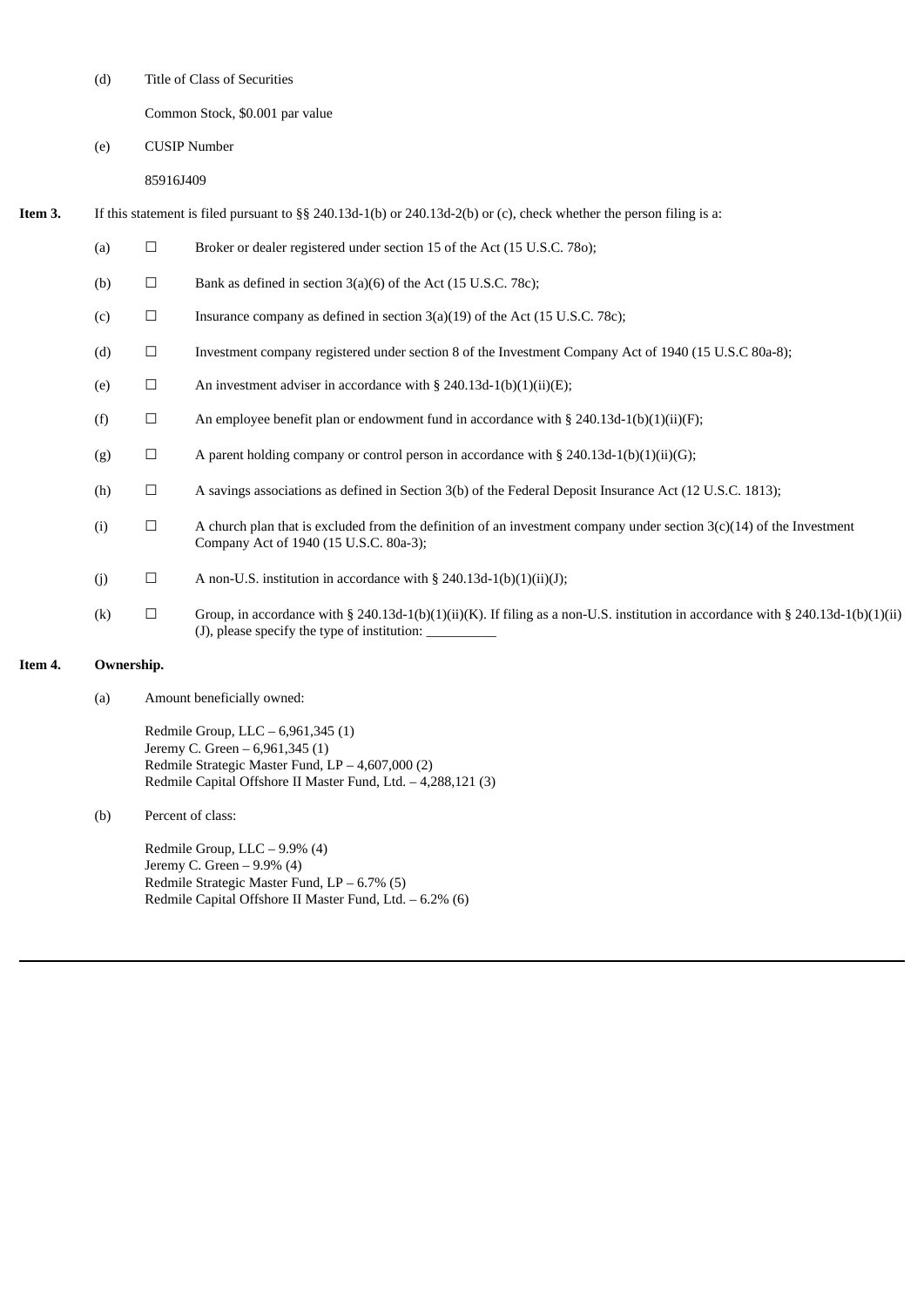(c) Number of shares as to which Redmile Group, LLC has:

```
(i) Sole power to vote or to direct the vote:
```
0

(ii) Shared power to vote or to direct the vote:

6,961,345 (1)

(iii) Sole power to dispose or to direct the disposition of:

 $\Omega$ 

(iv) Shared power to dispose or to direct the disposition of:

6,961,345 (1)

Number of shares as to which Jeremy C. Green has:

(i) Sole power to vote or to direct the vote:

 $\theta$ 

(ii) Shared power to vote or to direct the vote:

6,961,345 (1)

(iii) Sole power to dispose or to direct the disposition of:

0

(iv) Shared power to dispose or to direct the disposition of:

6,961,345 (1)

Number of shares as to which Redmile Strategic Master Fund, LP has:

(i) Sole power to vote or to direct the vote:

## 0

(ii) Shared power to vote or to direct the vote:

4,607,000 (2)

(iii) Sole power to dispose or to direct the disposition of:

0

(iv) Shared power to dispose or to direct the disposition of:

4,607,000 (2)

Number of shares as to which Redmile Capital Offshore II Master Fund, Ltd. has:

(i) Sole power to vote or to direct the vote:

 $\overline{0}$ 

(ii) Shared power to vote or to direct the vote:

4,288,121 (3)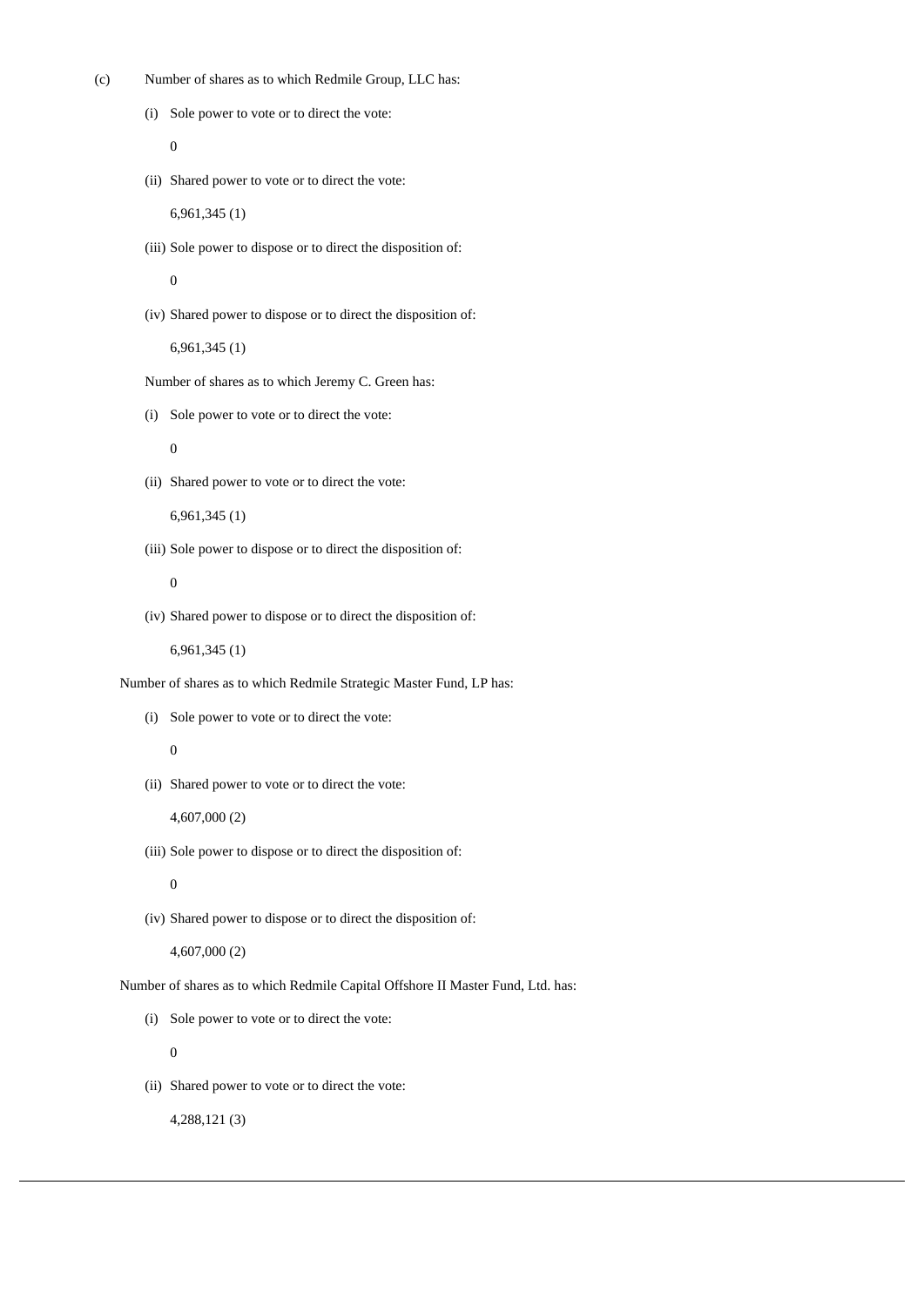(iii) Sole power to dispose or to direct the disposition of:

0

(iv) Shared power to dispose or to direct the disposition of:

4,288,121 (3)

- (1) Redmile Group, LLC's and Jeremy C. Green's beneficial ownership of the Issuer's Common Stock is comprised of: (i) 1,701,400 shares of Common Stock held by Redmile Strategic Master Fund, LP, and (ii) 1,583,600 shares of Common Stock held by Redmile Capital Offshore II Master Fund, Ltd., which shares of Common Stock may be deemed beneficially owned by Redmile Group, LLC as investment manager of such private investment vehicles. The reported securities may also be deemed beneficially owned by Jeremy C. Green as the principal of Redmile Group, LLC. Redmile Group, LLC and Mr. Green each disclaim beneficial ownership of these shares, except to the extent of its or his pecuniary interest in such shares, if any. Subject to the Beneficial Ownership Blocker, Redmile Group, LLC and Jeremy C. Green may also be deemed to beneficially own shares of Common Stock issuable upon conversion of the following: (x) 2,905,600 shares of the Issuer's Series B Preferred Stock held by Redmile Strategic Master Fund, LP, and (y) 2,704,521 shares of Series B Preferred Stock held by Redmile Capital Offshore II Master Fund, Ltd.
- (2) Redmile Strategic Master Fund, LP's beneficial ownership of Common Stock is comprised of 1,701,400 shares of Common Stock held directly by Redmile Strategic Master Fund, LP. Redmile Strategic Master Fund, LP also holds an aggregate of 2,905,600 shares of Series B Preferred Stock, which are convertible into an aggregate of 2,905,600 shares of Common Stock.
- (3) Redmile Capital Offshore II Master Fund, Ltd.'s beneficial ownership of Common Stock is comprised of 1,583,600 shares of Common Stock held directly by Redmile Capital Offshore II Master Fund, Ltd. Redmile Capital Offshore II Master Fund, Ltd. also holds an aggregate of 2,704,521 shares of Series B Preferred Stock, which are convertible into an aggregate of 2,704,521 shares of Common Stock.
- (4) Percentage based on: (i) 59,421,791 shares of Common Stock issued and outstanding as of July 31, 2019, as reported by the Issuer in its Form 10-Q, plus (ii) 6,585,000 shares of Common Stock issued by the Issuer pursuant to the Purchase Agreement, plus (iii) 3,676,345 shares of Common Stock issuable upon conversion of 3,676,345 shares of Series B Preferred Stock, which, due to the Beneficial Ownership Limitation, is the maximum number of shares of Series B Preferred Stock that could be converted to Common Stock as of July 31, 2019.
- (5) Percentage based on: (i) 59,421,791 shares of Common Stock issued and outstanding as of July 31, 2019, as reported by the Issuer in its Form 10-Q, plus (ii) 6,585,000 shares of Common Stock issued by the Issuer pursuant to the Purchase Agreement, plus (iii) 2,905,600 shares of Common Stock issuable upon conversion of 2,905,600 shares of Series B Preferred Stock held by Redmile Strategic Master Fund, LP.
- (6) Percentage based on: (i) 59,421,791 shares of Common Stock issued and outstanding as of July 31, 2019, as reported by the Issuer in its Form 10-Q, plus (ii) 6,585,000 shares of Common Stock issued by the Issuer pursuant to the Purchase Agreement, plus (iii) 2,704,521 shares of Common Stock issuable upon conversion of 2,704,521 shares of Series B Preferred Stock held by Redmile Capital Offshore II Master Fund, Ltd.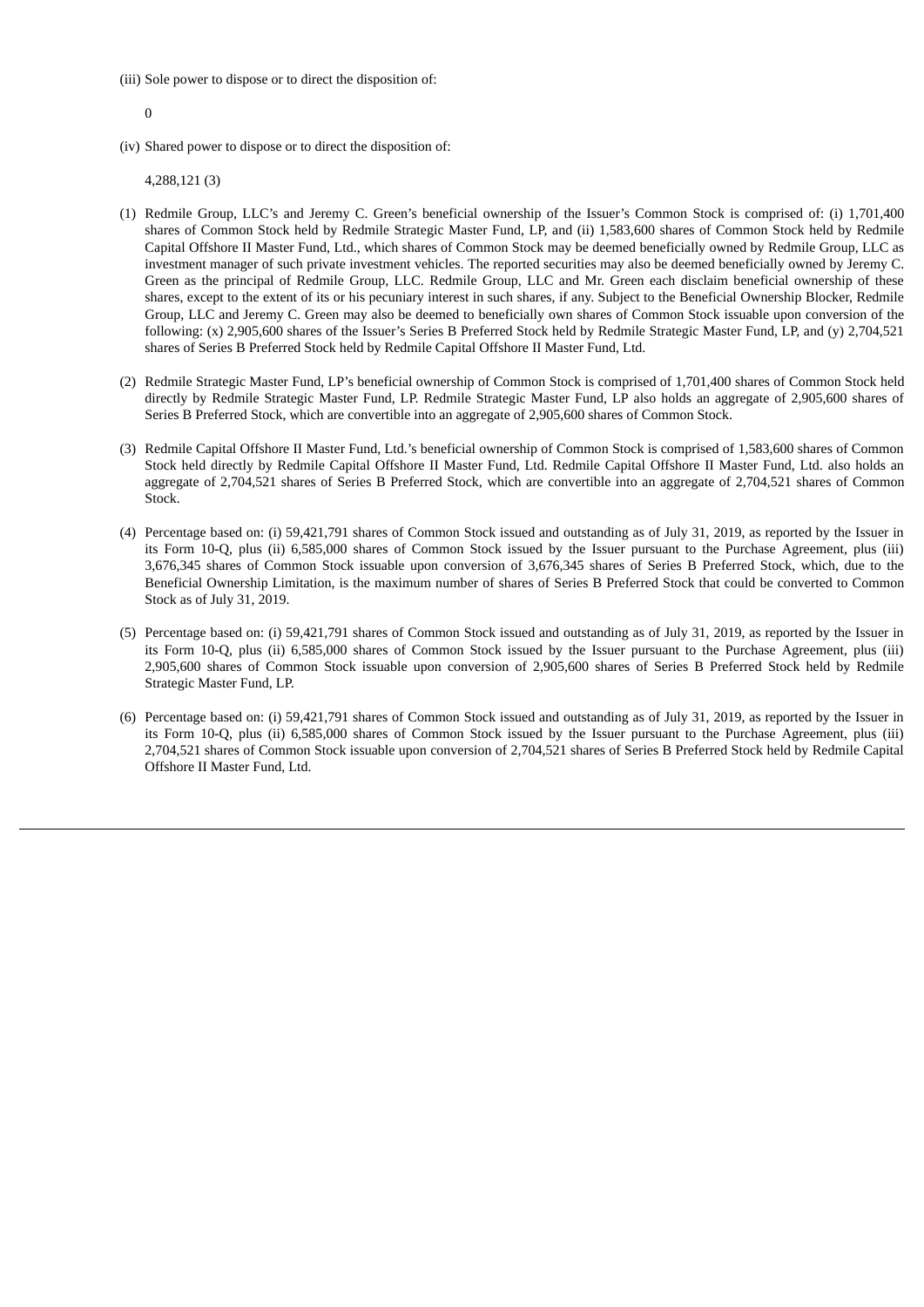### **Item 5. Ownership of Five Percent or Less of a Class.**

If this statement is being filed to report the fact that as of the date hereof the reporting person has ceased to be the beneficial owner of more than 5 percent of the class of securities, check the following  $\Box$ 

**Item 6. Ownership of More than Five Percent on Behalf of Another Person.**

N/A.

Item 7. Identification and Classification of the Subsidiary Which Acquired the Security Being Reported on By the Parent Holding Company or **Control Person.**

See Exhibit A attached hereto.

**Item 8. Identification and Classification of Members of the Group.**

N/A

**Item 9. Notice of Dissolution of Group.**

N/A

## **Item 10. Certifications.**

By signing below I certify that, to the best of my knowledge and belief, the securities referred to above were not acquired and are not held for the purpose of or with the effect of changing or influencing the control of the issuer of the securities and were not acquired and are not held in connection with or as a participant in any transaction having that purpose or effect, other than activities solely in connection with a nomination under § 240.14a-11.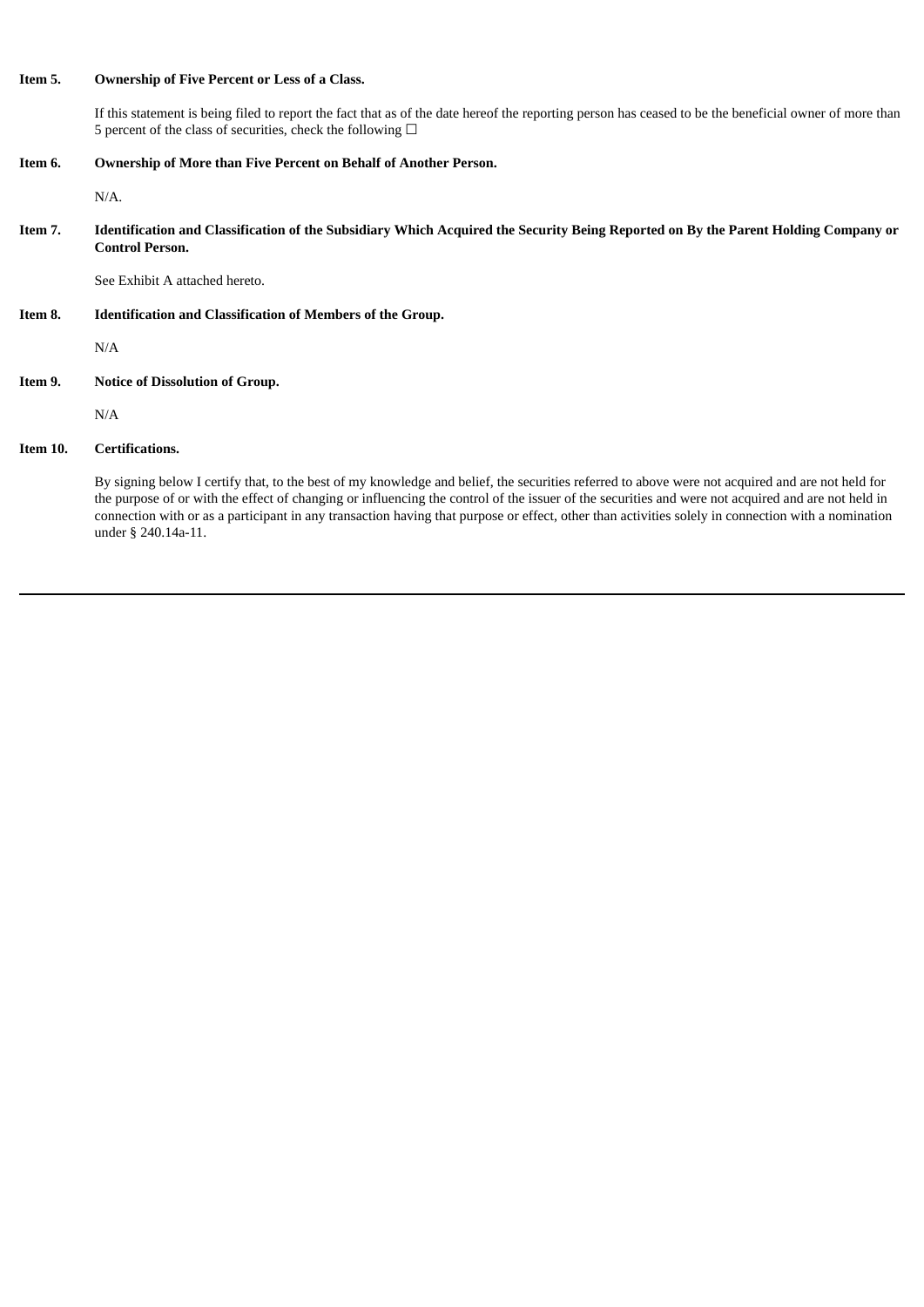#### **SIGNATURE**

After reasonable inquiry and to the best of my knowledge and belief, I certify that the information set forth in this statement is true, complete and correct.

Date: August 12, 2019

**Redmile Group, LLC**

By: /s/ Jeremy C. Green

Name: Jeremy C. Green Title: Managing Member

/s/ Jeremy C. Green **Jeremy C. Green**

**Redmile Strategic Master Fund, LP By: Redmile Group, LLC, its investment manager**

By: /s/ Jeremy C. Green

Name: Jeremy C. Green Title: Managing Member

**Redmile Capital Offshore II Master Fund, Ltd. By: Redmile Group, LLC, its investment manager**

By: /s/ Jeremy C. Green

Name: Jeremy C. Green Title: Managing Member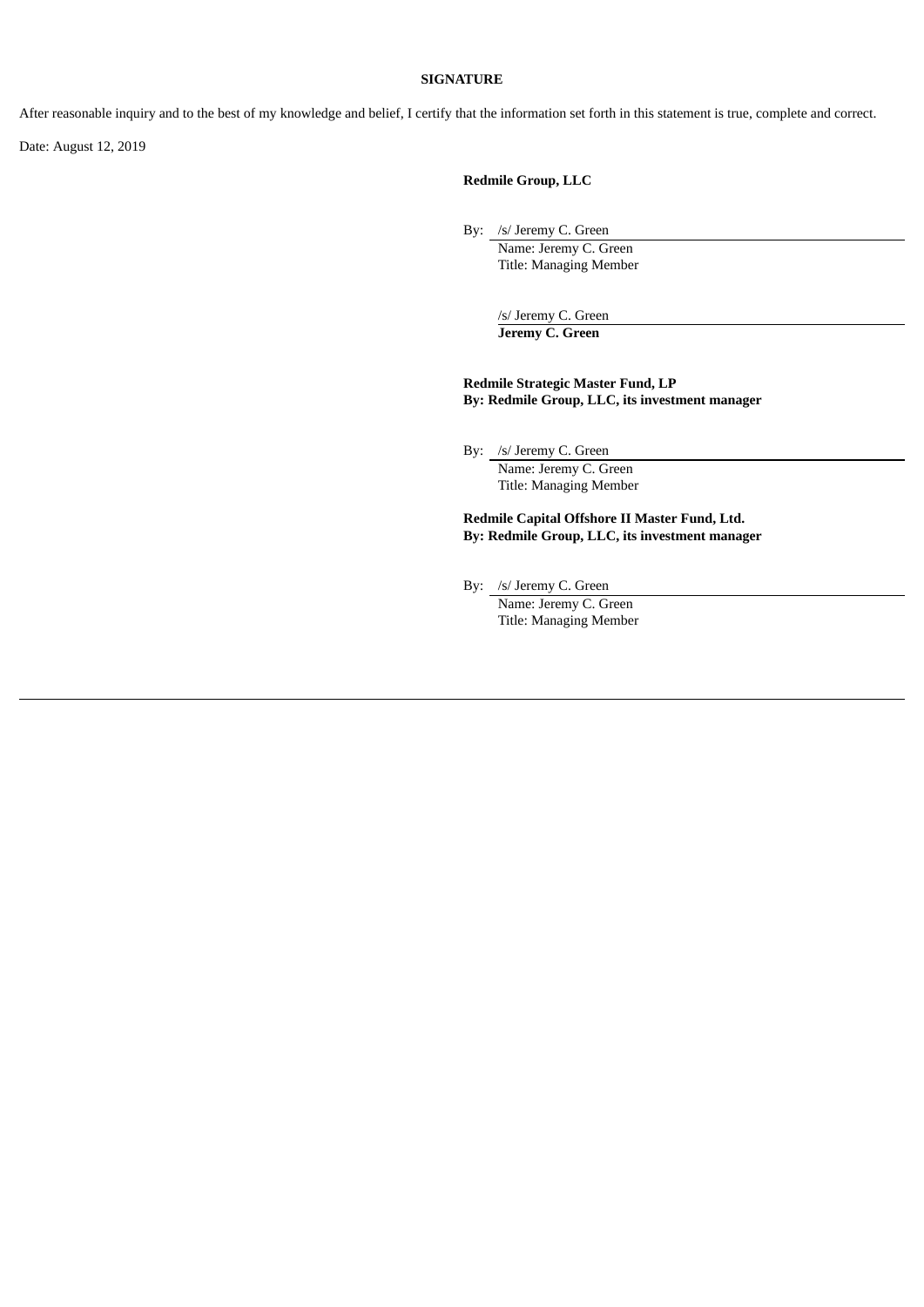## **Exhibit A**

Redmile Group, LLC, Redmile Strategic Master Fund, LP and Redmile Capital Offshore II Master Fund, Ltd. are the relevant entities for which Jeremy C. Green may be considered a control person.